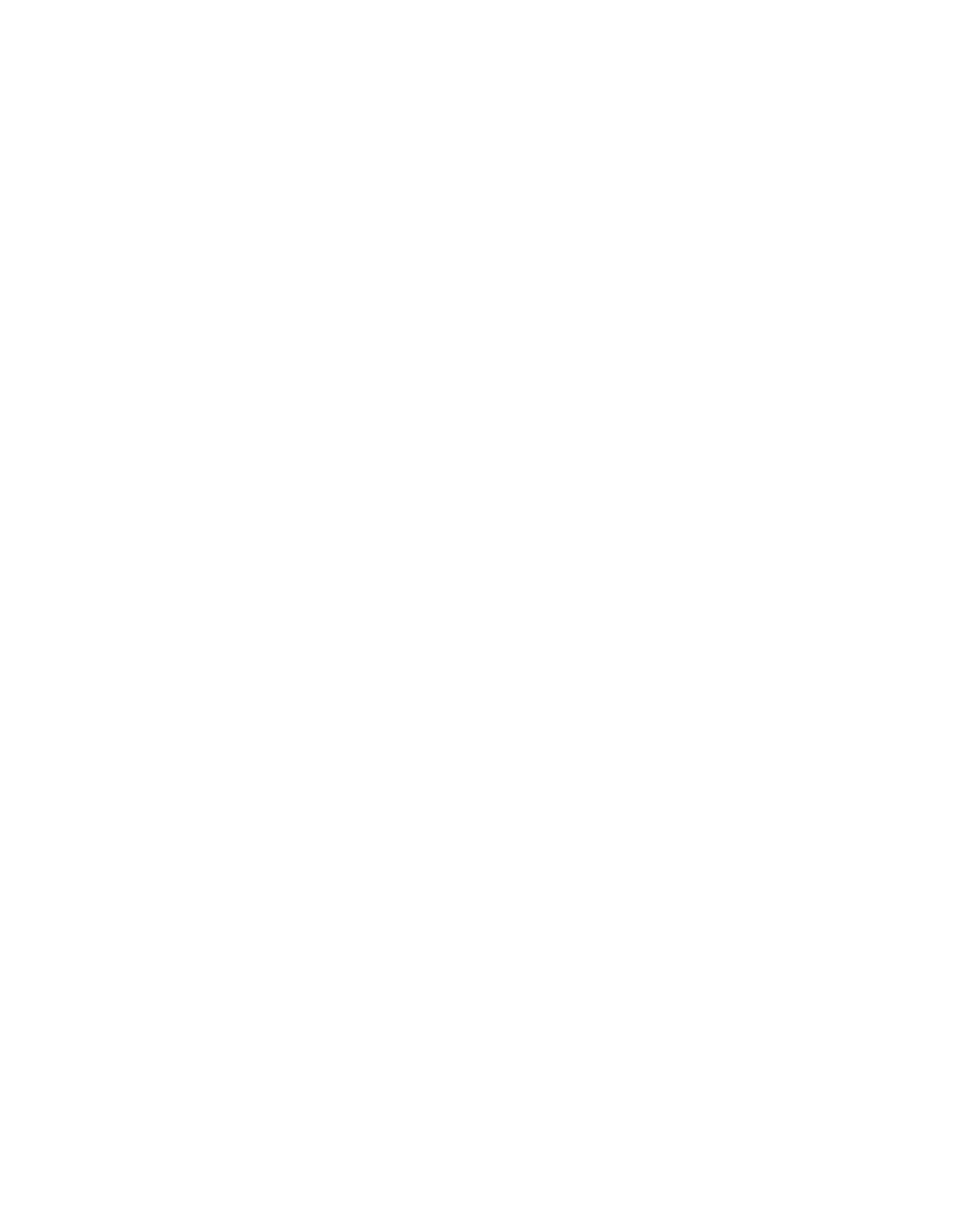### **SPECIAL-STATUS PLANT SPECIES WITH POTENTIAL TO OCCUR IN THE VICINITY OF THE UNION CITY STATION DISTRICT MIXED-USE DEVELOPMENT PROJECT STUDY AREA**

| Common Name                                                | Legal Status <sup>a</sup> |                                                                                                                      |                                                                                                                                                            |                        | Likelihood of<br>Occurrence <sup>b</sup> in the Study |
|------------------------------------------------------------|---------------------------|----------------------------------------------------------------------------------------------------------------------|------------------------------------------------------------------------------------------------------------------------------------------------------------|------------------------|-------------------------------------------------------|
| Scientific Name                                            | Fed/Cal/CNPS              | Geographic Distribution                                                                                              | <b>Habitat Requirements</b>                                                                                                                                | <b>Blooming Period</b> | Area (project element)                                |
| San Mateo thorn-mint<br>Acanthomintha duttonii             |                           | E/E/1B.1 Central Coast, San Francisco<br>Bay area: two occurrences in<br>San Mateo County                            | Annual grassland and<br>open areas in chaparral<br>and coastal scrub, on<br>serpentinite vertisol clay<br>soil, below 900'                                 | Apr-Jun                | None; no<br>suitable habitat                          |
| Kings Mountain manzanita<br>Arctostaphylos<br>regismontana |                           | -/-/1B.2 Western San Francisco Bay<br>region, northern Santa Cruz<br>Mountains: Santa Cruz and<br>San Mateo Counties | Broadleaved upland<br>forest, chaparral, North<br>Coast coniferous forest,<br>on granitic or sandstone                                                     | Jan-Apr                | None; no<br>suitable habitat                          |
| Alkali milk-vetch<br>Astragalus tener var.<br>tener        |                           | -/-/1B.2 Southern Sacramento Valley,<br>northern San Joaquin Valley,<br>east San Francisco Bay Area                  | Grassy flats and vernal<br>pool margins, on alkali<br>soils, below 200'                                                                                    | Mar-Jun                | None; no<br>suitable habitat                          |
| Heartscale<br>Atriplex cordulata                           |                           | --/-/1B.2 Western Central Valley and<br>valleys of adjacent foothills                                                | Alkali grassland, alkali<br>meadow, alkali scrub,<br>below 660                                                                                             | May-Oct                | None; no<br>suitable habitat                          |
| <b>Brittlescale</b><br>Atriplex depressa                   | $-/-/1B.2$                | Western and eastern Central<br>Valley and adjacent foothills<br>on west side of Central Valley                       | Alkali grassland, alkali<br>meadow, alkali scrub,<br>chenopod scrub, playas,<br>valley and foothill<br>grasslands on alkaline or<br>clay soils, below 660' | May-Oct                | None; no<br>suitable habitat                          |
| San Joaquin saltbush<br>Atriplex joaquiniana               | –/–/1B.2                  | West edge of Central Valley<br>from Glenn County to Tulare<br>County                                                 | Alkali meadow, alkali<br>grassland, saltbush<br>scrub; blooms April-<br>September                                                                          | Unknown                | None; no<br>suitable habitat                          |
| Big scale balsamroot<br>Balsamorhiza macrolepis            |                           | $-\frac{1}{18.2}$ Scattered occurrences in the<br><b>Coast Ranges and Sierra</b><br>Nevada foothills                 | Rocky annual grassland<br>and fields, foothill<br>woodland hillsides,<br>sometimes serpentinite,<br>below 4,600'                                           | Mar-Jun                | None; no<br>suitable habitat                          |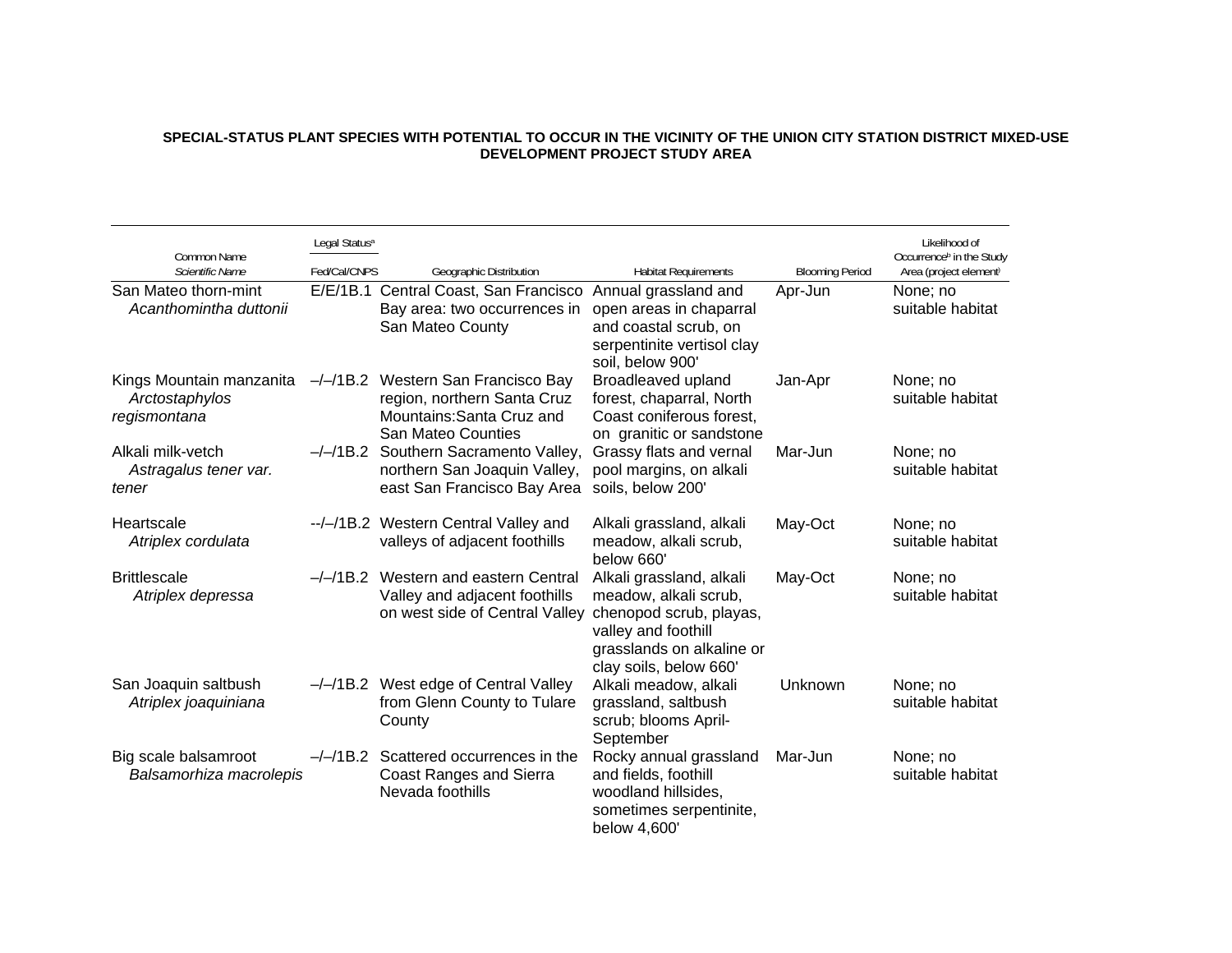## **Appendix ;** . Continued Page 2 of 6

|                                                                                    | Legal Status <sup>a</sup> |                                                                                                                                                                       |                                                                                             |                        | Likelihood of                                                  |
|------------------------------------------------------------------------------------|---------------------------|-----------------------------------------------------------------------------------------------------------------------------------------------------------------------|---------------------------------------------------------------------------------------------|------------------------|----------------------------------------------------------------|
| Common Name<br>Scientific Name                                                     | Fed/Cal/CNPS              | Geographic Distribution                                                                                                                                               | <b>Habitat Requirements</b>                                                                 | <b>Blooming Period</b> | Occurrence <sup>b</sup> in the Study<br>Area (project element) |
| Chaparral harebell<br>Campanula exigua                                             |                           | $-\frac{1}{18.2}$ San Francisco Bay region,<br>northern inner south Coast<br>Ranges: Alameda, Contra<br>Costa, San Benito, Santa<br>Clara, and Stanislaus<br>Counties | Rocky areas in chaparral, May-Jun<br>usually on serpentinite                                |                        | None; no<br>suitable habitat                                   |
| Congdon's tarplant<br>Centromadia parryi ssp.<br>congdonii (formerly<br>Hemizonia) |                           | -/-/1B.2 East San Francisco Bay Area, Annual grassland, on<br>Salinas Valley, Los Osos<br>Valley                                                                      | lower slopes, flats, and<br>swales, sometimes on<br>alkaline or saline soils,<br>below 700' | Jun-Nov                | None; no<br>suitable habitat                                   |
| Robust spineflower<br>Chorizanthe robusta var.<br>robusta                          |                           | E/-/1B.1 Coastal central California,<br>from San Mateo to Monterey<br>County                                                                                          | Coastal bluff scrub,<br>coastal dunes openings in<br>cismontane woodland, on<br>sandy soil  | May-Sep                | None; no<br>suitable habitat                                   |
| Fountain thistle<br>Cirsium fontinale var.<br>fontinale                            |                           | E/E/1B.1 Endemic to San Mateo<br>County                                                                                                                               | Seeps in chaparral and<br>grassland, on serpentinite                                        | Jun-Oct                | None; no<br>suitable habitat                                   |
| Lost thistle<br>Cirsium praeteriens                                                | $-/-/1A$                  | Known only from 2 historic<br>collections in Santa Clara<br>County near Palo Alto (last in<br>1901)                                                                   | Habitat is unknown, not in June-July<br>Jepson Manual, elevation<br>0-100 meters            |                        | None; no<br>suitable habitat                                   |
| San Francisco collinsia<br>Collinsia multicolor                                    |                           | -/-/1B.2 Coastal California from San<br>Francisco to Monterey County forest, coastal scrub                                                                            | Closed-cone coniferous                                                                      | Mar-May                | None; no<br>suitable habitat                                   |
| Point Reyes bird's-beak<br>Cordylanthus maritimus<br>ssp. Palustris                |                           | $-\frac{1}{18.2}$ Coastal northern California,<br>from Humboldt to Santa Clara<br>County; Oregon                                                                      | Coastal salt marsh                                                                          | Jun-Oct                | None; no<br>suitable habitat                                   |
| Palmate-bracted bird's-beak E/E/1B.1 Livermore Valley and<br>Cordylanthus palmatus |                           | scattered locations in the<br>Central Valley from Colusa<br>County to Fresno County                                                                                   | Alkaline grassland, alkali<br>meadow, chenopod<br>scrub                                     | May-Oct                | None; no<br>suitable habitat                                   |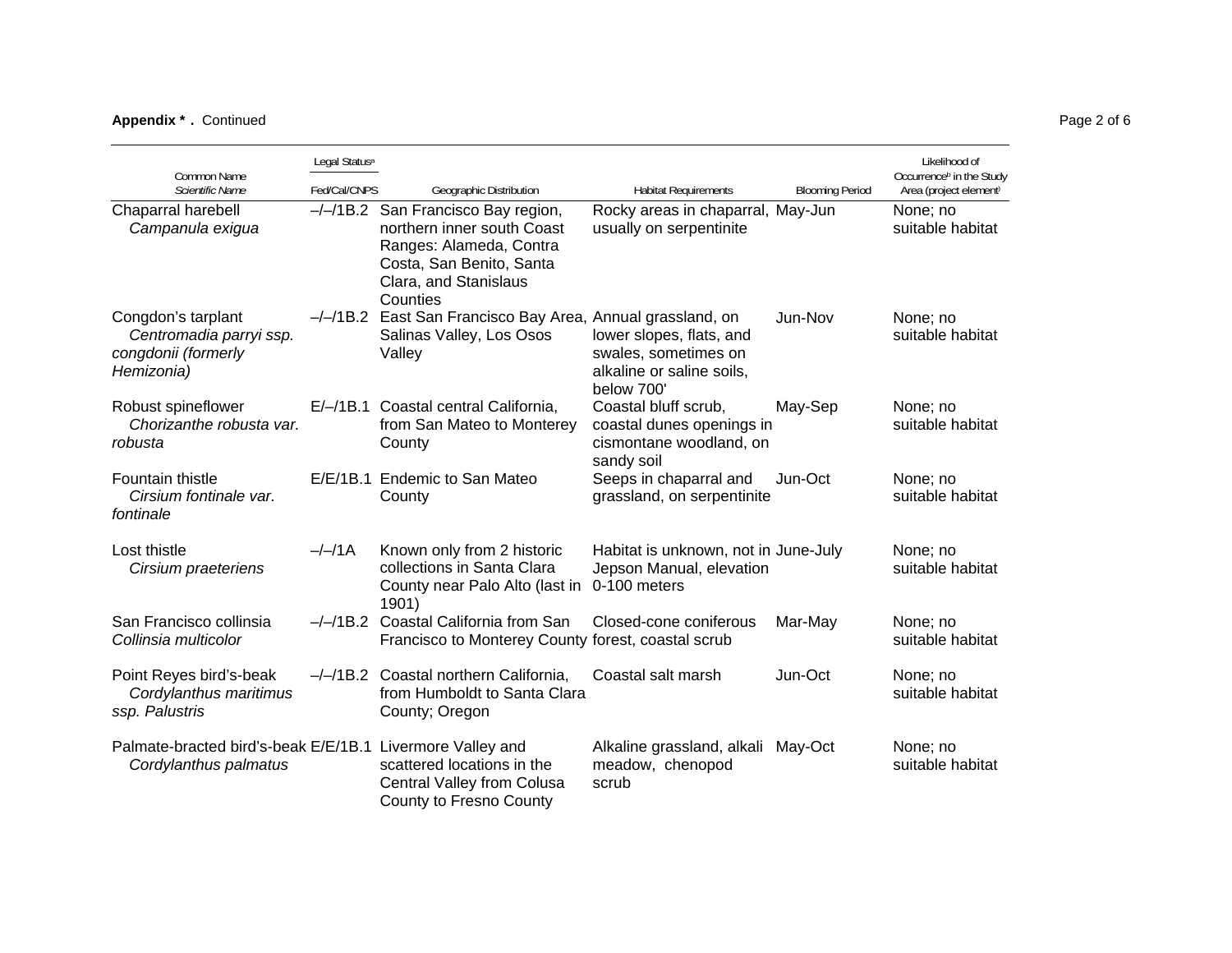## **Appendix \*.** Continued Page 3 of 6

| Common Name                                                        | Likelihood of<br>Legal Status <sup>a</sup> |                                                                                                                                |                                                                                                                                                                                                                |                        |                                                                |  |
|--------------------------------------------------------------------|--------------------------------------------|--------------------------------------------------------------------------------------------------------------------------------|----------------------------------------------------------------------------------------------------------------------------------------------------------------------------------------------------------------|------------------------|----------------------------------------------------------------|--|
| Scientific Name                                                    | Fed/Cal/CNPS                               | Geographic Distribution                                                                                                        | <b>Habitat Requirements</b>                                                                                                                                                                                    | <b>Blooming Period</b> | Occurrence <sup>b</sup> in the Study<br>Area (project element) |  |
| Western leatherwood<br>Dirca occidentalis                          |                                            | $-\frac{1}{18.2}$ San Francisco Bay region,<br>Alameda, Contra Costa,<br>Marin, Santa Clara, San<br>Mateo, and Sonoma Counties | Moist areas in<br>broadleaved upland<br>forest, closed-cone<br>coniferous forest,<br>chaparral, cismontane<br>woodland, North Coast<br>coniferous forest, riparian<br>forest, riparian woodland,<br>165-1,300' | Jan-Apr                | None; no<br>suitable habitat                                   |  |
| Hoover's button-celery<br>Eryngium aristulatum var.<br>hooveri     |                                            | --/-/1B.1 San Benito, Santa Clara, and<br>San Luis Obispo Counties                                                             | Vernal pools                                                                                                                                                                                                   | Jul                    | None; no<br>suitable habitat                                   |  |
| <b>Fragrant fritillary</b><br>Fritillaria liliacea                 |                                            | $-\frac{1}{18.2}$ Coast Ranges from Marin<br>County to San Benito County                                                       | Adobe soils of interior<br>foothills, coastal prairie,<br>coastal scrub, annual<br>grassland, often on<br>serpentinite, below 1,350'                                                                           | Feb-Apr                |                                                                |  |
| Diablo rock rose (Diablo<br>helianthella)<br>Helianthella castanea |                                            | --/-/1B.2 San Francisco Bay area:<br>Alameda, Contra Costa,<br>Marin*, San Francisco*, and<br>San Mateo Counties               | At chaparral/oak<br>woodland ecotone, often<br>in partial shade, on rocky<br>soils, (60-1300 m) 80-<br>3,800'                                                                                                  | Apr-Jun                | None; no<br>suitable habitat                                   |  |
| Marin western flax<br>Hesperolinon congestum                       | T/T/1B.1                                   | Marin, San Francisco, and<br><b>San Mateo Counties</b>                                                                         | Chaparral, serpentinite<br>grassland                                                                                                                                                                           | Apr-Jul                | None; no<br>suitable habitat                                   |  |
| Santa Cruz tarplant<br>Holocarpha macradenia                       |                                            | T/E/1B.1 Coastal slope of the Santa<br>Cruz Mountains, Monterey<br>and Santa Cruz Counties                                     | Coastal terrace<br>grasslands on light sandy<br>to sandy clay soils, below<br>300 feet                                                                                                                         | Jun-Oct                | None; no<br>suitable habitat                                   |  |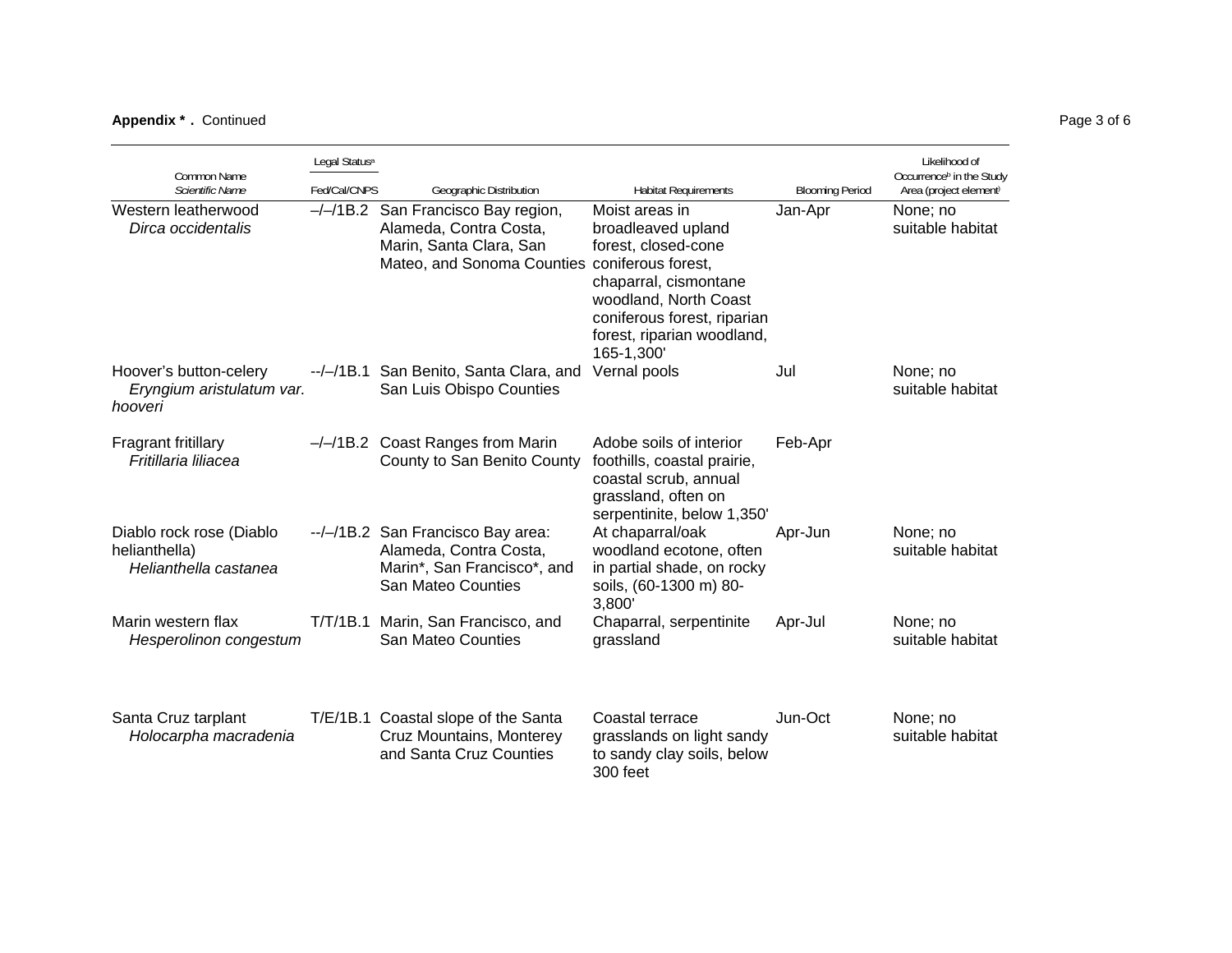## **Appendix \*.** Continued Page 4 of 6

| Common Name                                             | Legal Status <sup>a</sup> |                                                                                                                                                                                                                 |                                                                                           |                        | Likelihood of<br>Occurrence <sup>b</sup> in the Study |
|---------------------------------------------------------|---------------------------|-----------------------------------------------------------------------------------------------------------------------------------------------------------------------------------------------------------------|-------------------------------------------------------------------------------------------|------------------------|-------------------------------------------------------|
| Scientific Name                                         | Fed/Cal/CNPS              | Geographic Distribution                                                                                                                                                                                         | <b>Habitat Requirements</b>                                                               | <b>Blooming Period</b> | Area (project element)                                |
| Contra Costa goldfields<br>Lasthenia conjugens          | $E/-/1B.1$                | Scattered occurrences in<br>Coast Range valleys and<br>southwest edge of<br>Sacramento Valley, Alameda,<br>Contra Costa, Mendocino,<br>Monterey, Napa, Santa<br>Barbara*, Santa Clara*, and<br>Solano Counites. | Alkaline or saline vernal<br>pools and swales, below<br>700                               | Mar-Jun                | None; no<br>suitable habitat                          |
| Arcuate bush mallow<br>Malacothamnus arcuatus           |                           | -/-/1B.2 Santa Clara, Santa Cruz, and<br>San Mateo Counties                                                                                                                                                     | Chaparral, between 15-<br>355m                                                            | Apr-Sep                | None; no<br>suitable habitat                          |
| Davidson's bush mallow<br>Malacothamnus<br>davidsonii   |                           | $-\frac{1}{18.2}$ Los Angeles, Monterey, and<br>San Luis Obispo Counties                                                                                                                                        | Coastal scrub, chaparral, Jun-Sep<br>and riparian woodland in<br>sandy washes, 900-2,800' |                        | None; no<br>suitable habitat                          |
| Hall's bush mallow<br>Malacothamnus hallii              |                           | -/-/1B.2 Alameda, Contra Costa,<br>Merced, Santa Clara, and<br><b>Stanislaus Counties</b>                                                                                                                       | Chaparral and coastal<br>scrub between 30-2,500'                                          | May-Sep                | None; no<br>suitable habitat                          |
| Robust monardella<br>Monardella villosa ssp.<br>globosa |                           | -/-/1B.2 North Coast Ranges and<br>Eastern San Francisco Bay<br>Area: Alameda, Contra Costa, coastal scrub<br>Humboldt, Lake, Marin,<br>Mendocino, Napa, San Mateo,<br>and Sonoma Counties                      | Oak woodland and grassy June-July<br>openings in chaparral and                            |                        | None; no<br>suitable habitat                          |
| Prostrate navarettia<br>Navarretia prostrata            | $-/-/1B.1$                | Western San Joaquin Valley,<br>interior South Coast Ranges,<br>central South Coast,<br>Peninsular Ranges: Los<br>Angeles, Merced, Monterey,<br>Orange, Riverside, San<br>Bernardino, and San Diego<br>Counties  | Vernal pools and mesic<br>areas in coastal scrub<br>and alkali grasslands                 | Apr-Jul                | None; no<br>suitable habitat                          |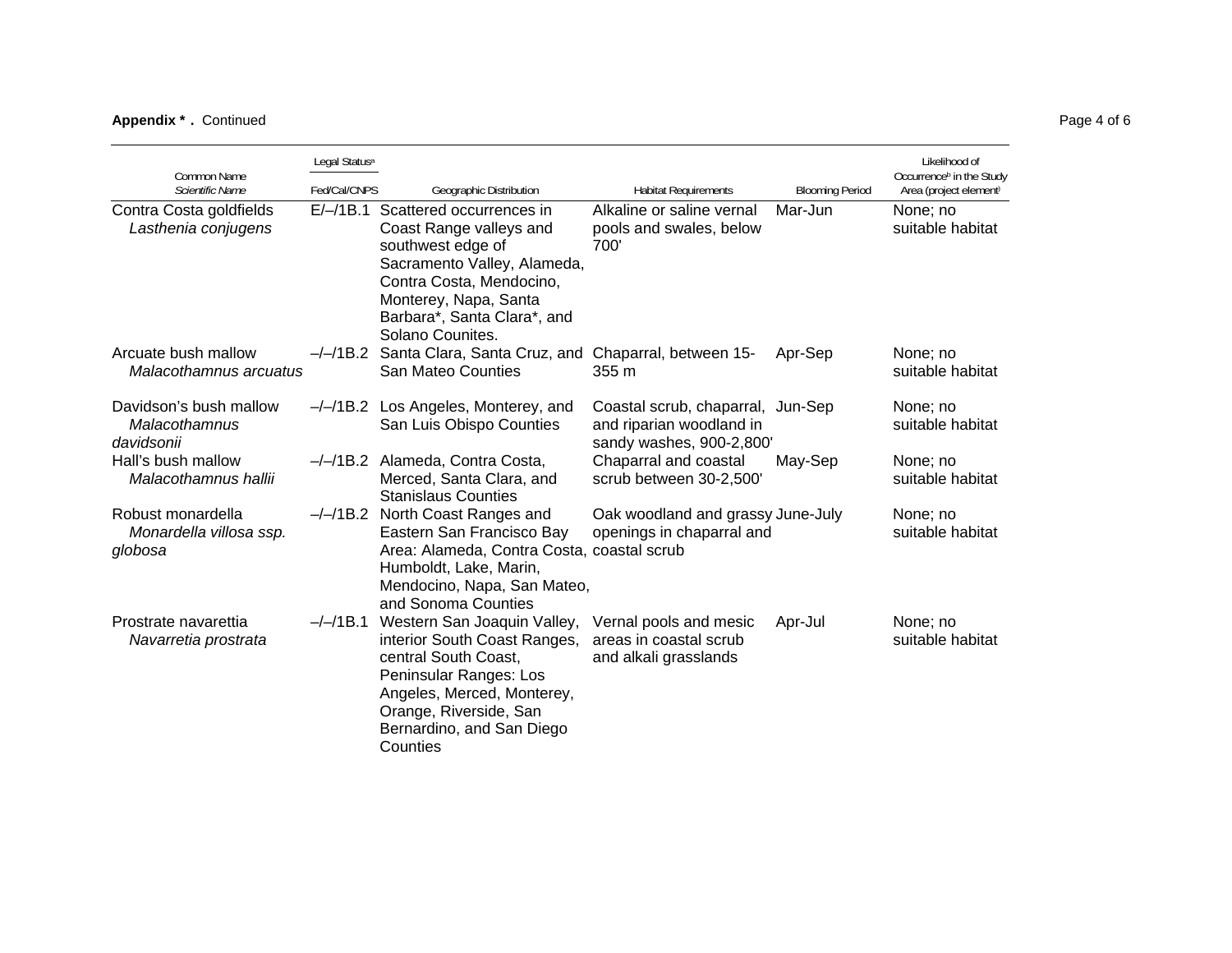## **Appendix \*.** Continued Page 5 of 6

| Common Name                                                            | Legal Status <sup>a</sup> |                                                                                                                                           |                                                                                                 |                        |                              |  |  |
|------------------------------------------------------------------------|---------------------------|-------------------------------------------------------------------------------------------------------------------------------------------|-------------------------------------------------------------------------------------------------|------------------------|------------------------------|--|--|
| Scientific Name                                                        | Fed/Cal/CNPS              | Geographic Distribution                                                                                                                   | <b>Habitat Requirements</b>                                                                     | <b>Blooming Period</b> | Area (project element)       |  |  |
| Hairless popcorn-flower<br>Plagiobothrys glaber                        | $-/-/1A$                  | Coastal valleys from Marin<br>County to San Benito<br>Counties                                                                            | Alkaline meadows,<br>coastal salt marsh                                                         | Apr-May                | None; no<br>suitable habitat |  |  |
| Slender-leaved pondweed<br>Potamogeton filiformis                      | $-/-/2.2$                 | Scattered locations in<br>California: Lassen, Merced,<br>Mono, Placer, and Sierra<br>Counties; Arizona, Nevada,<br>Oregon, Washington     | Freshwater marsh,<br>shallow emergent<br>wetlands and freshwater<br>lakes, drainage channels    | May-Jul                | None; no<br>suitable habitat |  |  |
| Most beautiful jewel-flower<br>Streptanthus albidus ssp.<br>peramoenus | $-/-/1B.2$                | Eastern San Francisco Bay<br>area, Central south coastal<br>outer ranges. Alameda,<br>Contra Costa, Monterey, and<br>Santa Clara Counties | Chaparral, annual<br>grassland, on ridges and<br>slopes on serpentinite<br>outcrops, 450-3,200' | Apr-Jun                | None; no<br>suitable habitat |  |  |
| California seablite<br>Suaeda californica                              |                           | E/-/1B.1 Morro Bay, San Luis Obispo<br>County, historically found in<br>the south San Francisco Bay                                       | Margins of tidal salt<br>marsh                                                                  | Jul-Oct                | None; no<br>suitable habitat |  |  |
| Saline clover<br>Trifolium depauperatum<br>var. hydrophilum            | $-/-/1B.2$                | Sacramento Valley, central<br>western California                                                                                          | Salt marsh, mesic<br>alkaline areas in<br>grasslands, vernal pools                              | Apr-Jun                | None; no<br>suitable habitat |  |  |
| Caper-fruited tropidocarpum -/-/1B.1<br>Tropidocarpum<br>capparideum   |                           | Historically known from the<br>northwest San Joaquin Valley<br>and adjacent Coast Range<br>foothills                                      | Grasslands in alkaline<br>hills below 1,500'                                                    | Mar-Apr                | None; no<br>suitable habitat |  |  |

a Status explanations:

**Federal** 

- E = listed as endangered under the federal Endangered Species Act.<br>
T = listed as threatened under the federal Endangered Species Act.
- = listed as threatened under the federal Endangered Species Act.<br>= no listing.

 $-$  = no listing.

**State**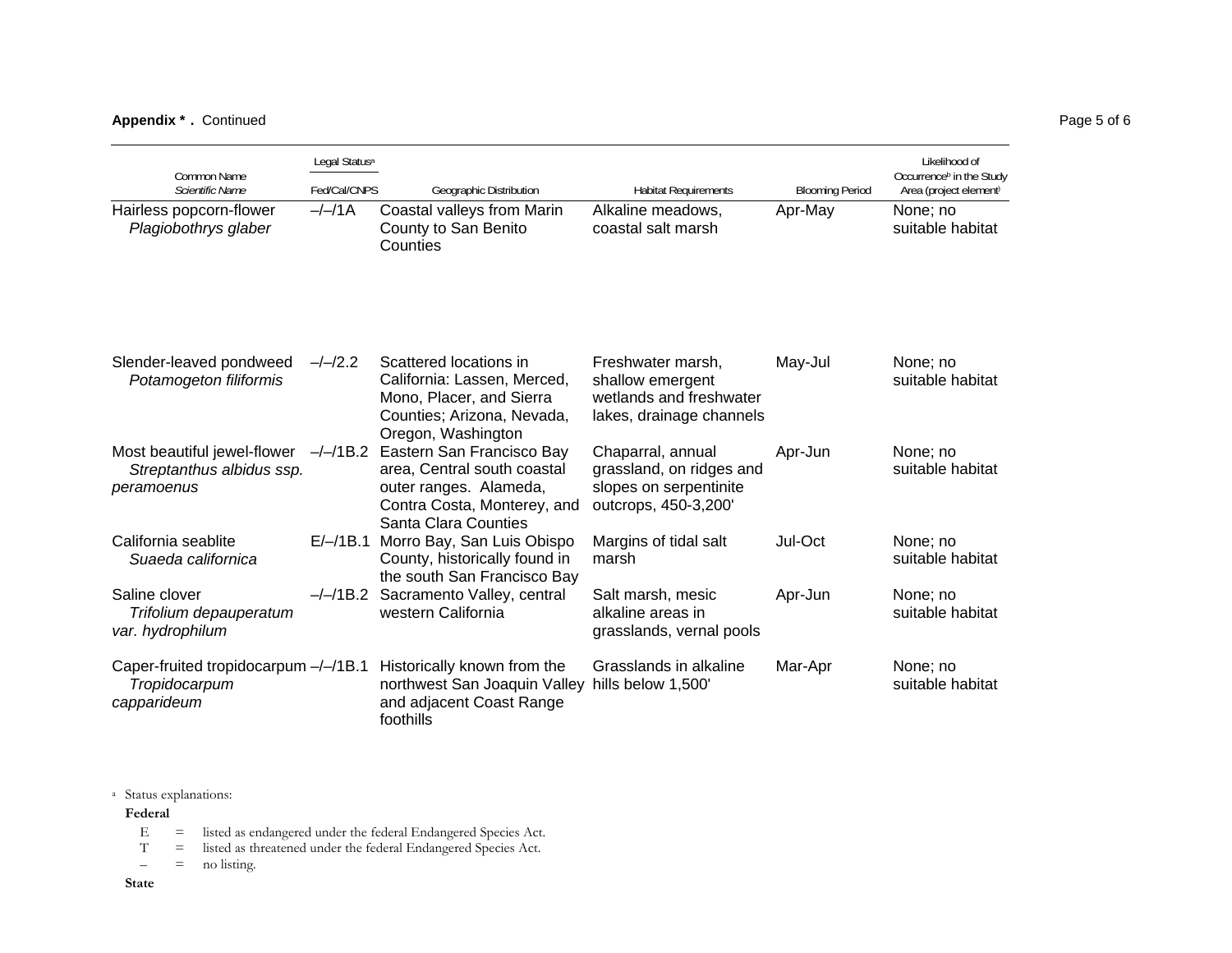#### **Appendix \*.** Continued Page 6 of 6

- E = listed as endangered under the California Endangered Species Act.
- $\equiv$  listed as threatened under the California Endangered Species Act.<br>= no listing.
- $-$  = no listing.

#### **California Native Plant Society**

- 1A = List 1A species: plants presumed extinct in California and elsewhere.<br>1B = List 1B species: rare, threatened, or endangered in California and else
- 1B = List 1B species: rare, threatened, or endangered in California and elsewhere.<br>2 = List 2 species: rare, threatened, or endangered in California but more comm
- 2 = List 2 species: rare, threatened, or endangered in California but more common elsewhere.
- 3 = List 3 species: plants about which more information is needed to determine their status.
- $0.1$  = seriously endangered in California.<br> $0.2$  = fairly endangered in California.
- = fairly endangered in California.
- 0.3 = not very endangered in California.

#### b Likelihood of Occurrence Levels:

| High:     | Known occurrence of plant in project vicinity from CNDDB (2008) or other documents, or presence of suitable habitat.                                          |
|-----------|---------------------------------------------------------------------------------------------------------------------------------------------------------------|
| Moderate: | Known occurrence of plant in project vicinity from CNDDB (2008) or other documents; suitable habitat is present but suitable microhabitat conditions are not. |
| Low:      | Plant not known to occur in project vicinity from CNDDB (2008) or other documents; or habitat conditions are of poor quality.                                 |

None: Plant not known to occur in project vicinity from CNDDB (2008) or other documents of the; or suitable habitat not present in any condition.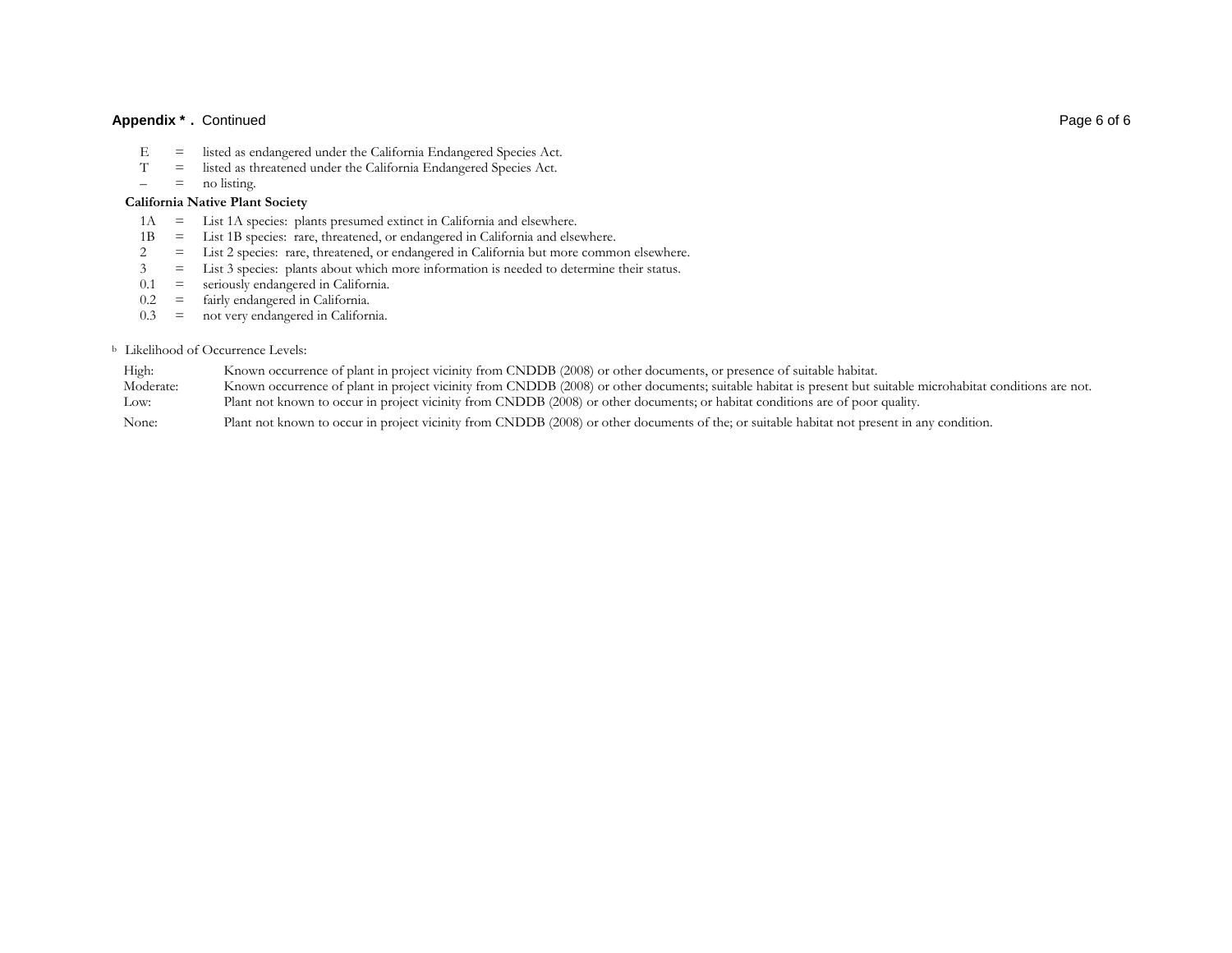## **SPECIAL-STATUS WILDLIFE SPECIES WITH POTENTIAL TO OCCUR IN THE VICINITY OF THE UNION CITY STATION DISTRICT MIXED-USE DEVELOPMENT PROJECT STUDY AREA**

|                                                         | Status <sup>a</sup> |                                                                                                                                                                                       |                                                                                                                                                                                                               | Occurrence in the Study                                   |
|---------------------------------------------------------|---------------------|---------------------------------------------------------------------------------------------------------------------------------------------------------------------------------------|---------------------------------------------------------------------------------------------------------------------------------------------------------------------------------------------------------------|-----------------------------------------------------------|
| Common and Scientific Name                              |                     | Federal/State California Distribution                                                                                                                                                 | Habitats                                                                                                                                                                                                      | Area                                                      |
| <b>Invertebrates</b>                                    |                     |                                                                                                                                                                                       |                                                                                                                                                                                                               |                                                           |
| Vernal pool fairy shrimp<br>Branchinecta lynchi         | $T/-$               | Central Valley, central and south Coast<br>Ranges from Tehama County to Santa<br>Barbara County. Isolated populations also<br>in Riverside County                                     | Common in vernal pools; also found<br>in sandstone rock outcrop pools                                                                                                                                         | No habitat present in<br>study area -no vernal<br>pools   |
| Vernal pool tadpole shrimp<br>Lepidurus packardi        | $E/-$               | Shasta County south to Merced County                                                                                                                                                  | Vernal pools and ephemeral stock<br>ponds                                                                                                                                                                     | No habitat present in<br>study area -no vernal<br>pools   |
| Bay checkerspot butterfly<br>Euphydryas editha bayensis | $T$ --              | Vicinity of San Francisco Bay including<br>San Francisco peninsula in San Mateo Co., serpentine soil; California plantain<br>and mountains near San Jose, Santa Clara<br>County       | Native grasslands on outcrops of<br>and owl's clover are host plants                                                                                                                                          | No habitat present in<br>study area-no<br>serpentine soil |
| <b>Amphibians and Reptiles</b>                          |                     |                                                                                                                                                                                       |                                                                                                                                                                                                               |                                                           |
| California tiger salamander<br>Ambystoma californiense  | T/SSC               | Central Valley, including Sierra Nevada<br>foothills, up to approximately 1,000 feet,<br>and coastal region from Butte County<br>south to Santa Barbara County                        | Small ponds, lakes, or vernal pools in No habitat present in<br>grass-lands and oak woodlands for<br>larvae; rodent burrows, rock crevices,<br>or fallen logs for cover for adults and<br>for summer dormancy | study area                                                |
| California red-legged frog<br>Rana aurora draytonii     | T/SSC               | Found along the coast and coastal<br>mountain ranges of California from Marin<br>County to San Diego County and in the<br>Sierra Nevada from Tehama County to<br><b>Fresno County</b> | Permanent and semi-permanent<br>aquatic habitats, such as creeks and<br>cold-water ponds, with emergent and<br>submergent vegetation. May aestivate<br>in rodent burrows or cracks during dry<br>periods      | No habitat present in<br>study area                       |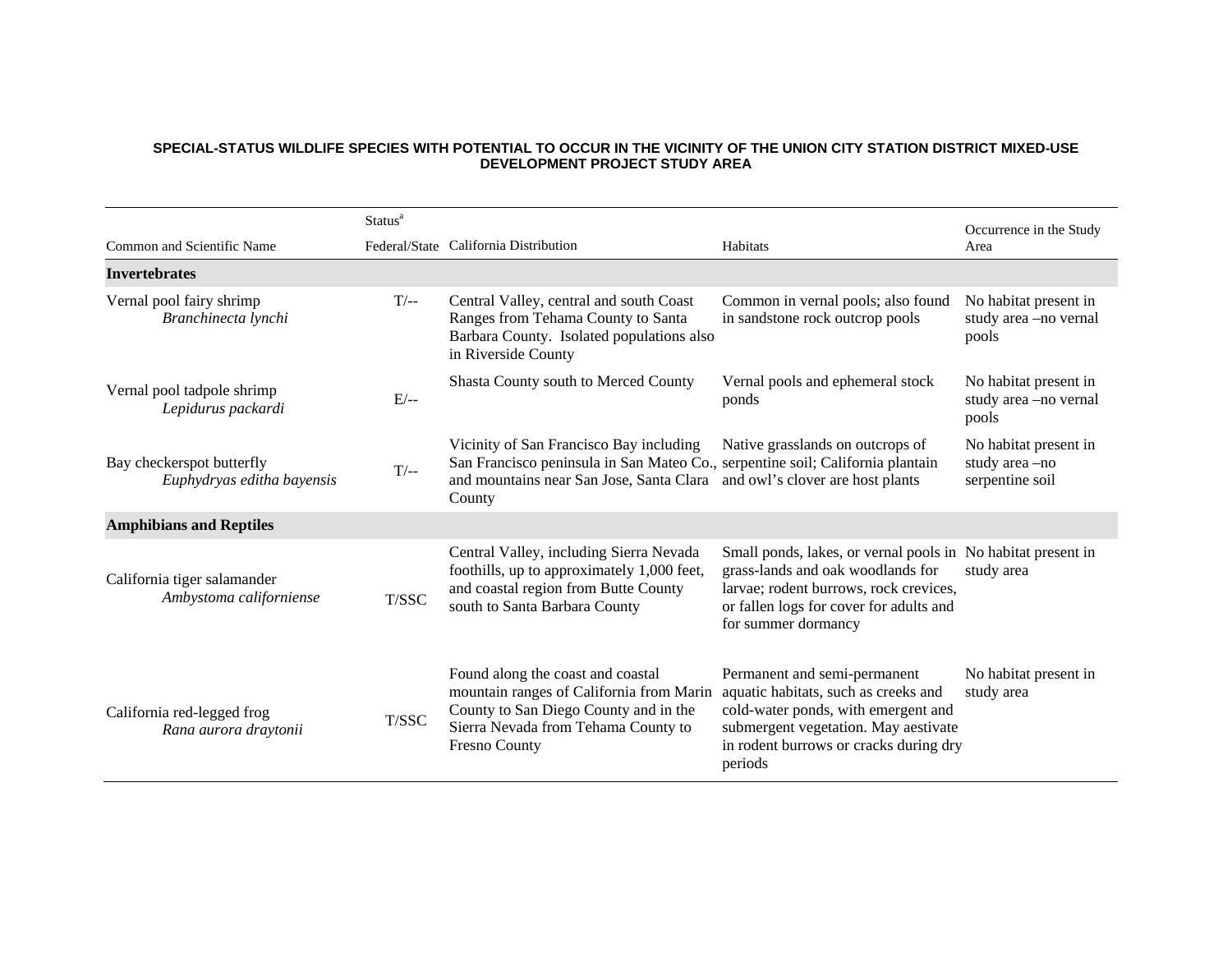|                                                                    | Status <sup>a</sup> |                                                                                                                                                                                                                                                                                                                                                                                                                                                                                                                                                                              |                                                                                                                                                                                            | Occurrence in the Study             |
|--------------------------------------------------------------------|---------------------|------------------------------------------------------------------------------------------------------------------------------------------------------------------------------------------------------------------------------------------------------------------------------------------------------------------------------------------------------------------------------------------------------------------------------------------------------------------------------------------------------------------------------------------------------------------------------|--------------------------------------------------------------------------------------------------------------------------------------------------------------------------------------------|-------------------------------------|
| Common and Scientific Name                                         |                     | Federal/State California Distribution                                                                                                                                                                                                                                                                                                                                                                                                                                                                                                                                        | Habitats                                                                                                                                                                                   | Area                                |
| Western pond turtle<br>Clemmys marmorata                           | $-SSC$              | The range of the northwestern subspecies<br>extends from Oregon border of Del Norte<br>and Siskiyou Counties south along coast to rivers, streams, and irrigation canals<br>San Francisco Bay, inland through<br>Sacramento Valley, and on the western<br>slope of Sierra Nevada; the southwestern<br>subspecies occurs along the central coast<br>of California east to the Sierra Nevada and<br>along the southern California coast inland<br>to the Mojave and Sonora Deserts; the<br>subspecies' range overlaps through the<br>Delta and Central Valley to Tulare County | Woodlands, grasslands, and open<br>forests; occupies ponds, marshes,<br>with muddy or rocky bottoms and<br>with watercress, cattails, water lilies,<br>or other aquatic vegetation         | No habitat present in<br>study area |
| Alameda whipsnake<br>Masticophis lateralis<br>euryxanthus          | T/T                 | Restricted to Alameda and Contra Costa<br>Counties                                                                                                                                                                                                                                                                                                                                                                                                                                                                                                                           | Valleys, foothills, and low mountains No habitat present in<br>associated with northern coastal scrub study area<br>or chaparral habitat; requires rock<br>outcrops for cover and foraging |                                     |
| San Francisco garter snake<br>Thamnophis sirtalis tetrataenia      | E/E, FP             | Northern San Mateo County southward<br>along the coast and the eastern slope of the streams and marshy areas containing<br>Santa Cruz Mountains to the Santa Cruz<br>County line                                                                                                                                                                                                                                                                                                                                                                                             | Favors ponds, lakes, slow moving<br>abundant vegetation, which it uses for<br>cover; nearby upland habitat is<br>important during fall and winter                                          | Outside of species<br>range         |
| <b>Birds</b>                                                       |                     |                                                                                                                                                                                                                                                                                                                                                                                                                                                                                                                                                                              |                                                                                                                                                                                            |                                     |
| California brown pelican<br>Pelecanus occidentalis<br>californicus | E/E                 | Present along the entire coastline, but does<br>not breed north of Monterey County;<br>extremely rare inland                                                                                                                                                                                                                                                                                                                                                                                                                                                                 | Typically in littoral ocean zones, just No habitat present in<br>outside the surf line; nests on offshore study area<br>islands                                                            |                                     |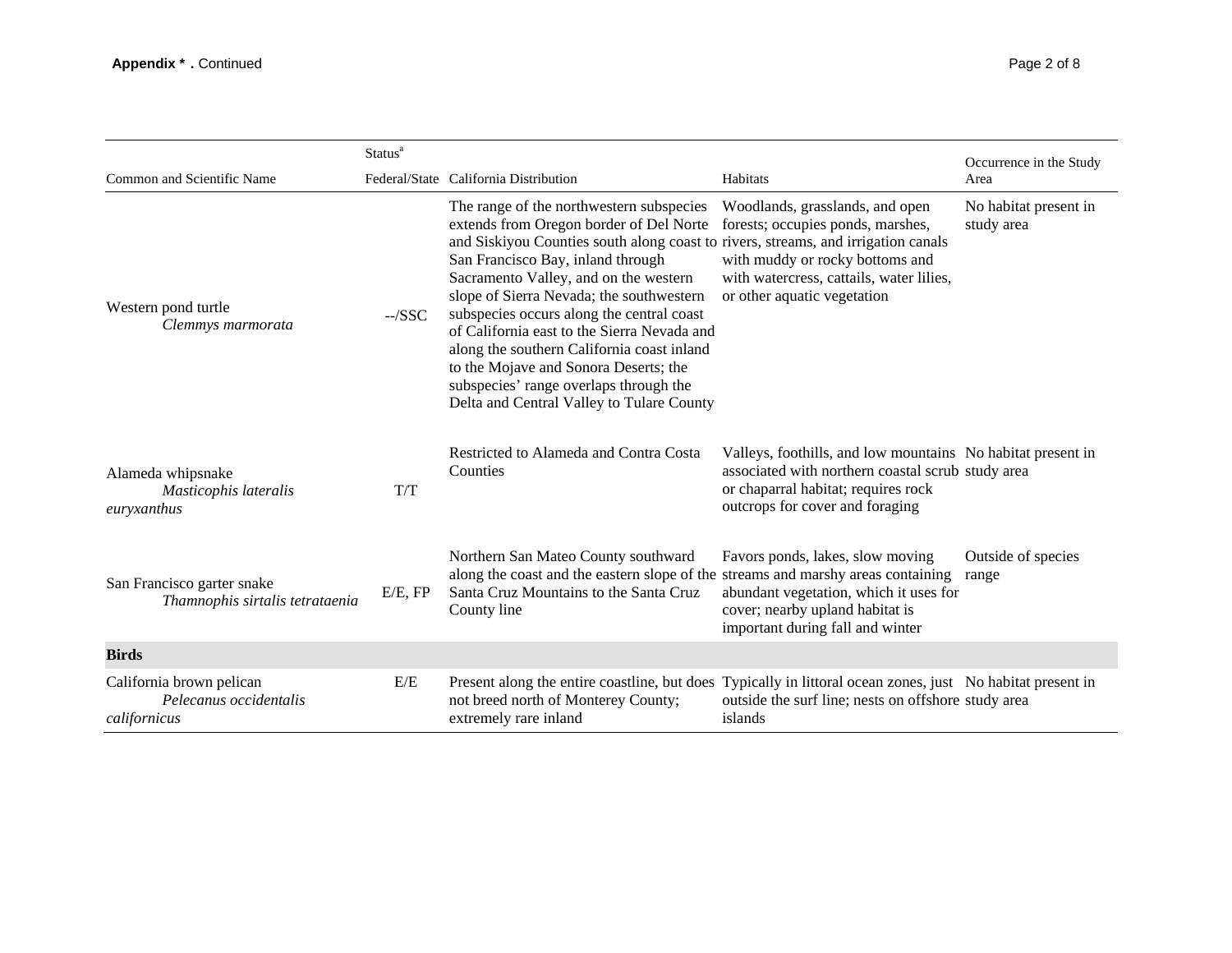|                                                                     | Status <sup>a</sup> |                                                                                                                                                                                                                                                                                                                                                                                                                                                                                                                                                               |                                                                                                                                                                                                   | Occurrence in the Study                |
|---------------------------------------------------------------------|---------------------|---------------------------------------------------------------------------------------------------------------------------------------------------------------------------------------------------------------------------------------------------------------------------------------------------------------------------------------------------------------------------------------------------------------------------------------------------------------------------------------------------------------------------------------------------------------|---------------------------------------------------------------------------------------------------------------------------------------------------------------------------------------------------|----------------------------------------|
| Common and Scientific Name                                          |                     | Federal/State California Distribution                                                                                                                                                                                                                                                                                                                                                                                                                                                                                                                         | Habitats                                                                                                                                                                                          | Area                                   |
| Double-crested cormorant<br>Phalacrocorax auritus (rookery<br>site) | $-SSC$              | Winters along the entire California coast<br>and inland over the Coast Ranges into the<br>Central Valley from Tehama County to<br>Fresno County; a permanent resident along forests or on protected islands, usually<br>the coast from Monterey County to San<br>Diego County, along the Colorado River,<br>Imperial, Riverside, Kern and King Co.s,<br>and the islands off San Francisco; breeds<br>in Siskiyou, Modoc, Lassen, Shasta,<br>Plumas, and Mono Co.s; also breeds in the<br>San Francisco Bay Area and in Yolo and<br><b>Sacramento Counties</b> | Rocky coastlines, beaches, inland<br>ponds, and lakes; needs open water<br>for foraging, and nests in riparian<br>in snags                                                                        | No habitat present in<br>study area    |
| Northern harrier<br>Circus cyaneus                                  | $-SSC$              | Occurs throughout lowland California.<br>Has been recorded in fall at high elevations seasonal and agricultural wetlands                                                                                                                                                                                                                                                                                                                                                                                                                                      | Grasslands, meadows, marshes, and                                                                                                                                                                 | No suitable nesting<br>habitat present |
| Golden eagle<br>Aquila chrysaetos                                   | --/SSC, FP Valley   | Foothills and mountains throughout<br>California. Uncommon nonbreeding<br>visitor to lowlands such as the Central                                                                                                                                                                                                                                                                                                                                                                                                                                             | Nest on cliffs and escarpments or in<br>tall trees overlooking open country.<br>Forages in annual grasslands,<br>chaparral, and oak woodlands with<br>plentiful medium and large-sized<br>mammals | No suitable nesting<br>habitat present |
| Sharp-shinned hawk<br>Accipiter striatus                            | $-SSC$              | Permanent resident in the Sierra Nevada,<br>Cascade, Klamath, and north Coast Ranges mixed-conifer forest and riparian<br>at mid elevations and along the coast in<br>Marin, San Francisco, San Mateo, Santa<br>Cruz, and Monterey Counties. Winters<br>over the rest of the state except at very<br>high elevations                                                                                                                                                                                                                                          | Dense canopy ponderosa pine or<br>habitats                                                                                                                                                        | No suitable nesting<br>habitat present |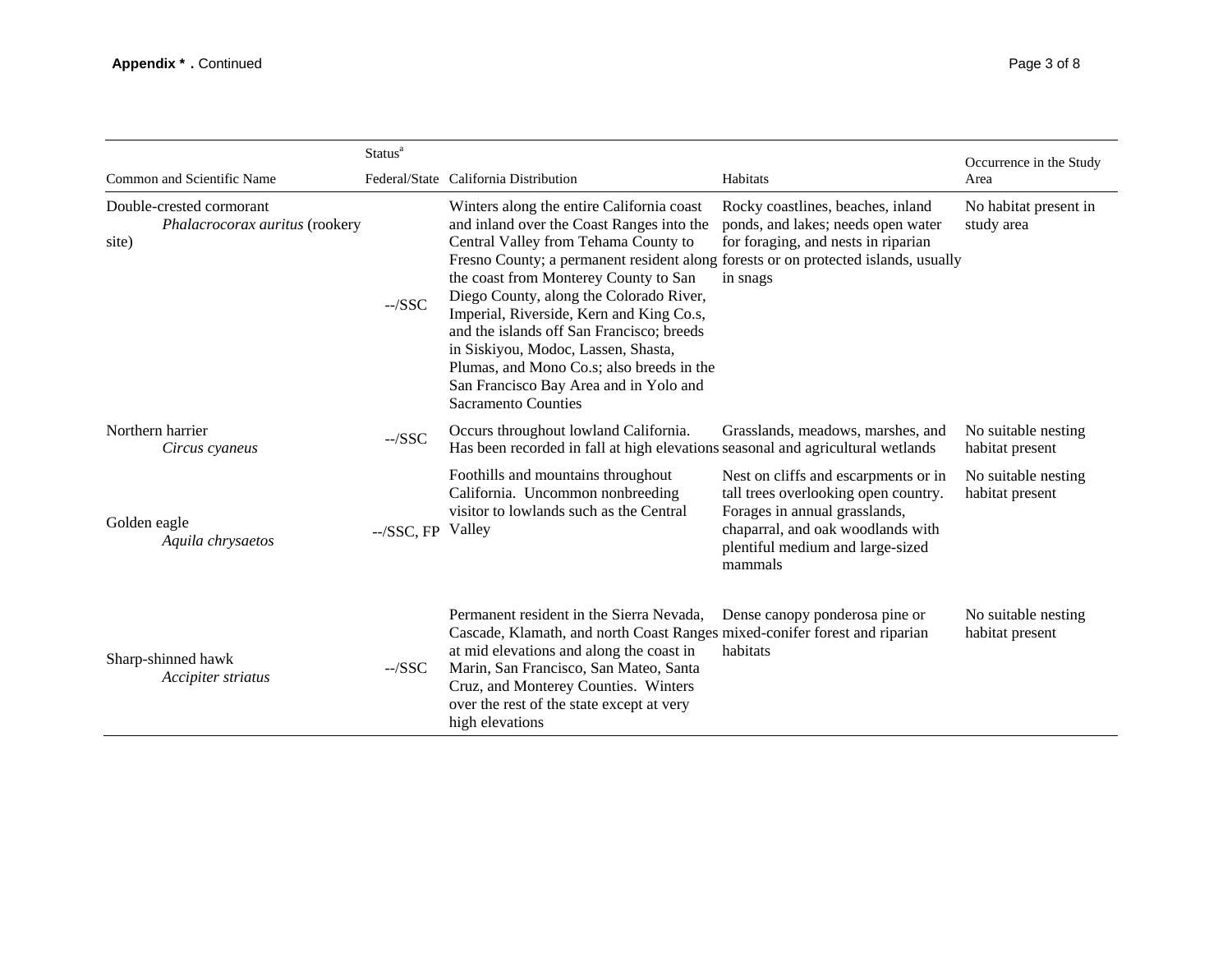|                                                                                                      | Status <sup>a</sup> |                                                                                                                                                                                                                                                                                                                            |                                                                                                                                                 | Occurrence in the Study                                   |
|------------------------------------------------------------------------------------------------------|---------------------|----------------------------------------------------------------------------------------------------------------------------------------------------------------------------------------------------------------------------------------------------------------------------------------------------------------------------|-------------------------------------------------------------------------------------------------------------------------------------------------|-----------------------------------------------------------|
| Common and Scientific Name                                                                           |                     | Federal/State California Distribution                                                                                                                                                                                                                                                                                      | Habitats                                                                                                                                        | Area                                                      |
| Cooper's hawk<br>Accipiter cooperii                                                                  | $-SSC$              | Throughout California except high<br>altitudes in the Sierra Nevada. Winters in<br>the Central Valley, southeastern desert<br>regions, and plains east of the Cascade<br>Range                                                                                                                                             | Nests in a wide variety of habitat<br>types, from riparian woodlands and<br>digger pine-oak woodlands through<br>mixed conifer forests          | No suitable nesting<br>habitat present                    |
| White-tailed kite<br>Elanus leucurus                                                                 | $-$ /FP             | Lowland areas west of Sierra Nevada from Low foothills or valley areas with<br>the head of the Sacramento Valley south,<br>including coastal valleys and foothills to<br>western San Diego County                                                                                                                          | valley or live oaks, riparian areas, and habitat present<br>marshes near open grasslands                                                        | No suitable nesting                                       |
| California clapper rail<br>Rallus longirostris obsoletus                                             | E/E                 | Marshes around the San Francisco Bay and Restricted to salt marshes and tidal<br>east through the Delta to Suisun Marsh                                                                                                                                                                                                    | sloughs; usually associated with<br>heavy growth of pickle-weed; feeds<br>on mollusks removed from the mud in<br>sloughs                        | No habitat present in<br>study area ; Outside of<br>range |
| California black rail<br>Laterallus jamaicensis<br>coturniculus                                      | $-7$                | Permanent resident in the San Francisco<br>Bay and east-ward through the Delta into<br>Sacramento and San Joaquin Counties;<br>small populations in Marin, Santa Cruz,<br>San Luis Obispo, Orange, Riverside, and<br><b>Imperial Counties</b>                                                                              | Tidal salt marshes associated with<br>heavy growth of pickleweed; also<br>occurs in brackish marshes or<br>freshwater marshes at low elevations | No habitat present in<br>study area; Outside of<br>range  |
| Western snowy plover (coastal<br>populations)<br>Charadrius alexandrinus<br><i>nivosus</i> (nesting) | T/SSC               | Population defined as those birds that nest Coastal beaches above the normal<br>adjacent to or near tidal waters, including<br>all nests along the mainland coast,<br>peninsulas, offshore islands, and adjacent<br>bays and estuaries. Twenty breeding sites<br>are known in California from Del Norte to<br>Diego County | high tide limit in flat, open areas with study area<br>sandy or saline substrates; vegetation<br>and driftwood are usually sparse or<br>absent  | No habitat present in                                     |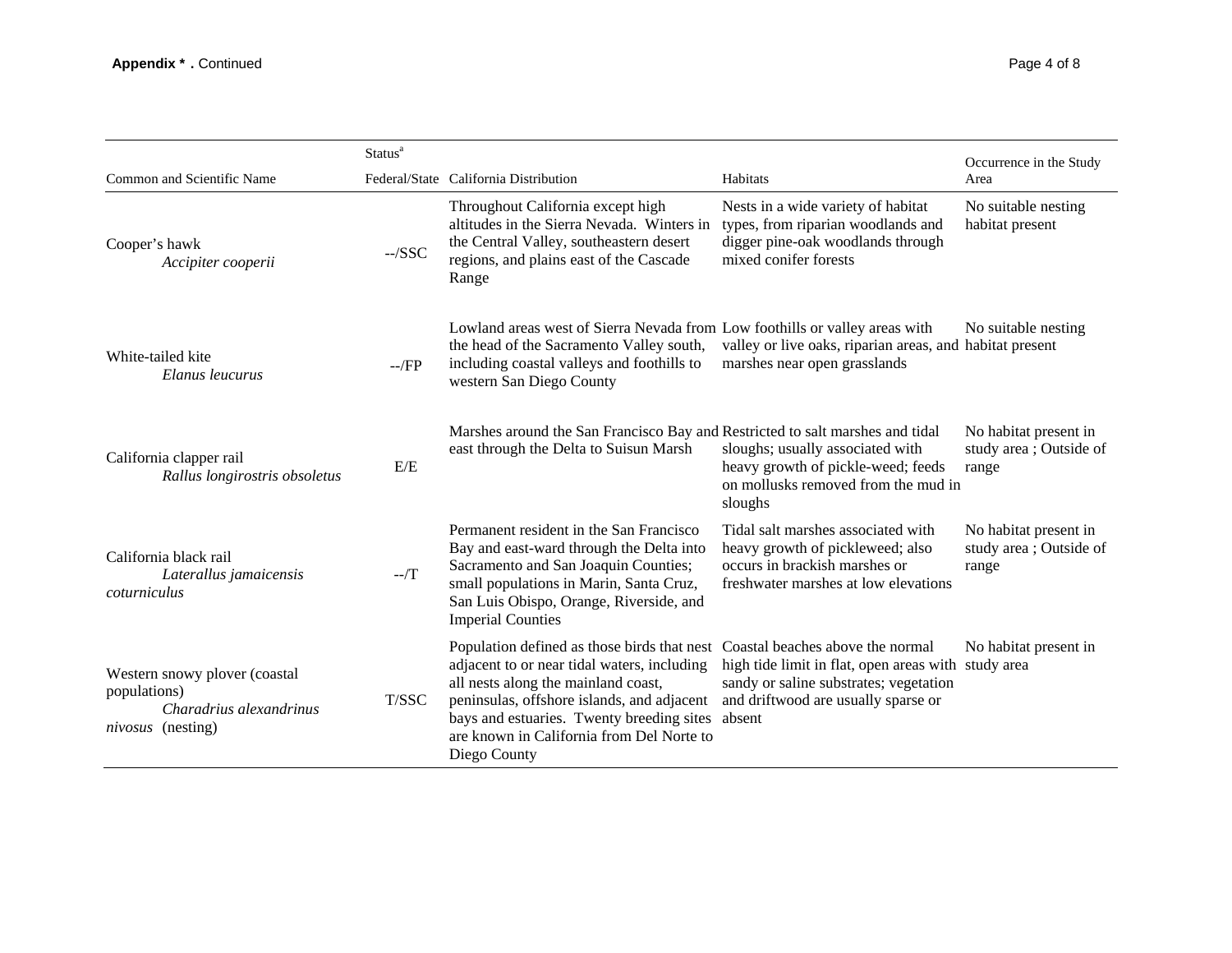|                                                                                          | Status <sup>a</sup> |                                                                                                                                                                                                                                                                                                                             |                                                                                                                                                   | Occurrence in the Study             |
|------------------------------------------------------------------------------------------|---------------------|-----------------------------------------------------------------------------------------------------------------------------------------------------------------------------------------------------------------------------------------------------------------------------------------------------------------------------|---------------------------------------------------------------------------------------------------------------------------------------------------|-------------------------------------|
| Common and Scientific Name                                                               |                     | Federal/State California Distribution                                                                                                                                                                                                                                                                                       | Habitats                                                                                                                                          | Area                                |
| Black skimmer<br>Rynchops niger (nesting<br>colony)                                      | $-SSC$              | Common summer resident at the Salton<br>Sea; colony of permanent residents on the<br>south end of San Diego Bay                                                                                                                                                                                                             | Nests on gravel bars and sandy<br>beaches; forages in shallow, calm<br>waters                                                                     | No habitat present in<br>study area |
| California least tern<br>Sterna antillarum $(=al bifrons)$<br>(nesting colony)<br>browni | E/E                 | Nests on beaches along the San Francisco<br>Bay and along the southern California<br>coast from southern San Luis Obispo<br>County south to San Diego County                                                                                                                                                                | Nests on sandy, upper ocean beaches,<br>and occasionally uses mudflats;<br>forages on adjacent surf line,<br>estuaries, or the open ocean         | No habitat present in<br>study area |
| Western burrowing owl<br>Athene cunicularia hypugaea                                     | $-SSC$              | Lowlands throughout California, including Level, open, dry, heavily grazed or<br>the Central Valley, northeastern plateau,<br>southeastern deserts, and coastal areas.<br>Rare along south coast                                                                                                                            | low stature grassland or desert<br>vegetation with available burrows                                                                              | No habitat present in<br>study area |
| Short-eared owl<br>Asio flammeus                                                         | $-SSC$              | Permanent resident along the coast from<br>Del Norte County to Monterey County<br>although very rare in summer north of San needs dense tules or tall grass for<br>Francisco Bay, in the Sierra Nevada north<br>of Nevada County, in the plains east of the<br>Cascades, and in Mono County; small,<br>isolated populations | Freshwater and salt marshes, lowland No habitat present in<br>meadows, and irrigated alfalfa fields; study area<br>nesting and daytime roosts     |                                     |
| California horned lark<br>Eremophila alpestris actia                                     | $-SSC$              | Found throughout much of the state, less<br>common in mountainous areas of the north variety of open habitats, usually<br>coast and in coniferous or chaparral<br>habitats                                                                                                                                                  | Common to abundant resident in a<br>where large trees and shrubs are<br>absent. Grasslands and deserts to<br>dwarf shrub habitats above tree line | No habitat present in<br>study area |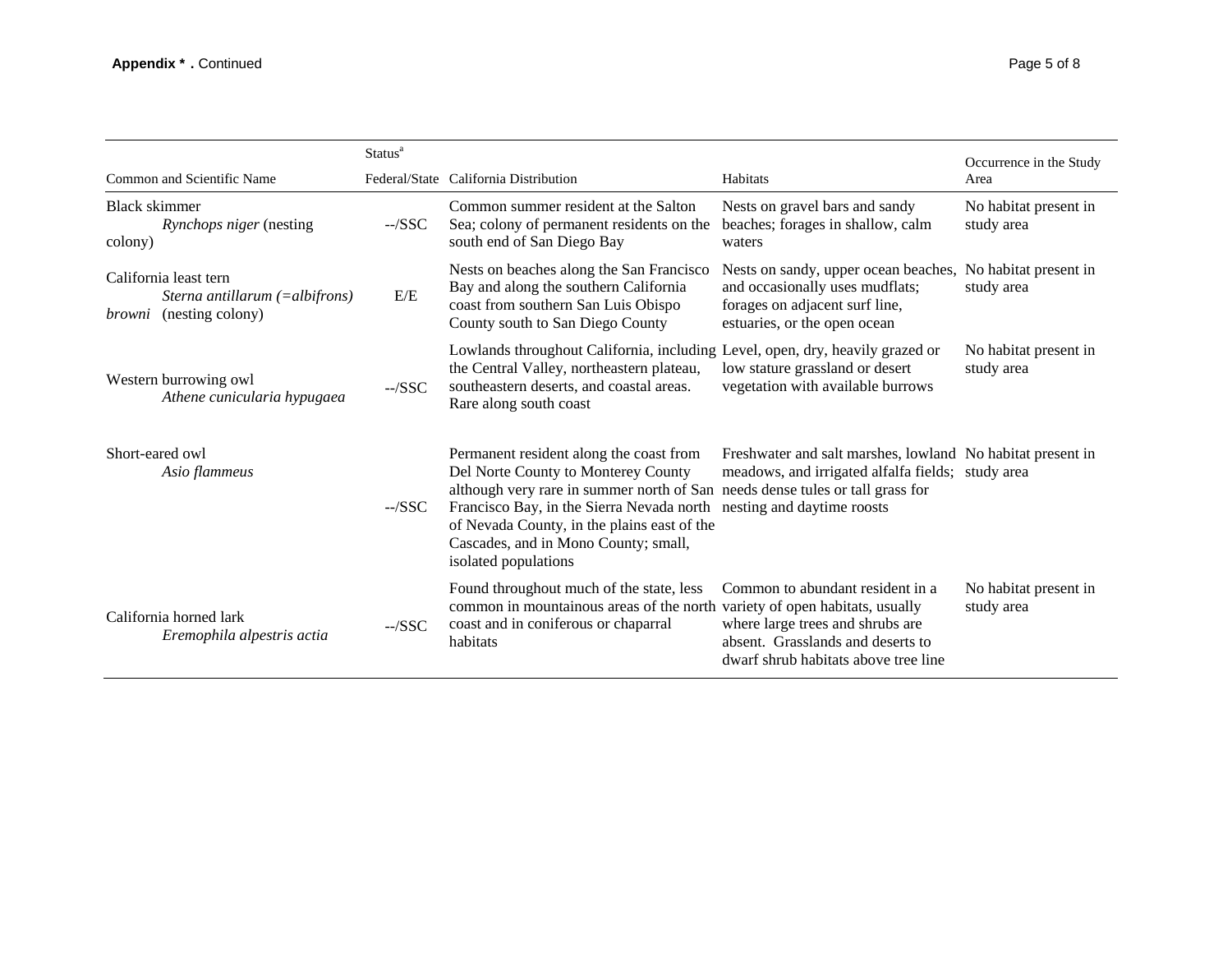|                                                             | Status <sup>a</sup> |                                                                                                                                                                                                                                                                                                                                                  |                                                                                                                                                                                                                                                 | Occurrence in the Study             |
|-------------------------------------------------------------|---------------------|--------------------------------------------------------------------------------------------------------------------------------------------------------------------------------------------------------------------------------------------------------------------------------------------------------------------------------------------------|-------------------------------------------------------------------------------------------------------------------------------------------------------------------------------------------------------------------------------------------------|-------------------------------------|
| Common and Scientific Name                                  |                     | Federal/State California Distribution                                                                                                                                                                                                                                                                                                            | Habitats                                                                                                                                                                                                                                        | Area                                |
| <b>Bank</b> swallow<br>Riparia riparia                      | $-$ /T              | Occurs along the Sacramento River from<br>Tahama County to Sacramento County,<br>along the Feather and lower American<br>Rivers, in the Owens Valley; and in the<br>plains east of the Cascade Range in<br>Modoc, Lassen, and northern Siskiyou<br>Counties. Small populations near the coast<br>from San Francisco County to Monterey<br>County | Nests in bluffs or banks, usually<br>adjacent to water, where the soil<br>consists of sand or sandy loam                                                                                                                                        | No habitat present in<br>study area |
| Saltmarsh common yellowthroat<br>Geothlypis trichas sinuosa | $-SSC$              | Found only in the San Francisco Bay Area Breeds in fresh and brackish marsh<br>in Marin, Napa, Sonoma, Solano, San<br>Francisco, San Mateo, Santa Clara, and<br><b>Alameda Counties</b>                                                                                                                                                          | associated with and close to Bay<br>wetlands. Freshwater marshes are<br>used in summer and salt or brackish<br>marshes in fall and winter; requires<br>tall grasses, tules, and willow thickets<br>for nesting and cover                        | No habitat present in<br>study area |
| Tricolored blackbird<br>Agelaius tricolor                   | $-SSC$              | Permanent resident in the Central Valley<br>from Butte County to Kern County.<br>Breeds at scattered coastal locations from<br>Marin County south to San Diego County;<br>and at scattered locations in Lake, Sonoma, grainfields. Habitat must be large<br>and Solano Counties. Rare nester in<br>Siskiyou, Modoc, and Lassen Counties          | Nests in dense colonies in emergent<br>marsh vegetation, such as tules and<br>cattails, or upland sites with<br>blackberries, nettles, thistles, and<br>enough to support 50 pairs. Probably<br>requires water at or near the nesting<br>colony | No habitat present in<br>study area |
| Yellow warbler<br>Dendroica petechia brewsteri<br>(nesting) | $-$ /SSC            | Nests over all of California except the<br>Central Valley, the Mojave Desert region,<br>and high altitudes in the Sierra Nevada.<br>Winters along the Colorado River and in<br>parts of Imperial and Riverside Counties                                                                                                                          | Nests in riparian areas dominated by<br>willows, cottonwoods, sycamores, or<br>alders or in mature chaparral; may<br>also use oaks, conifers, and urban<br>areas near stream courses                                                            | No habitat present in<br>study area |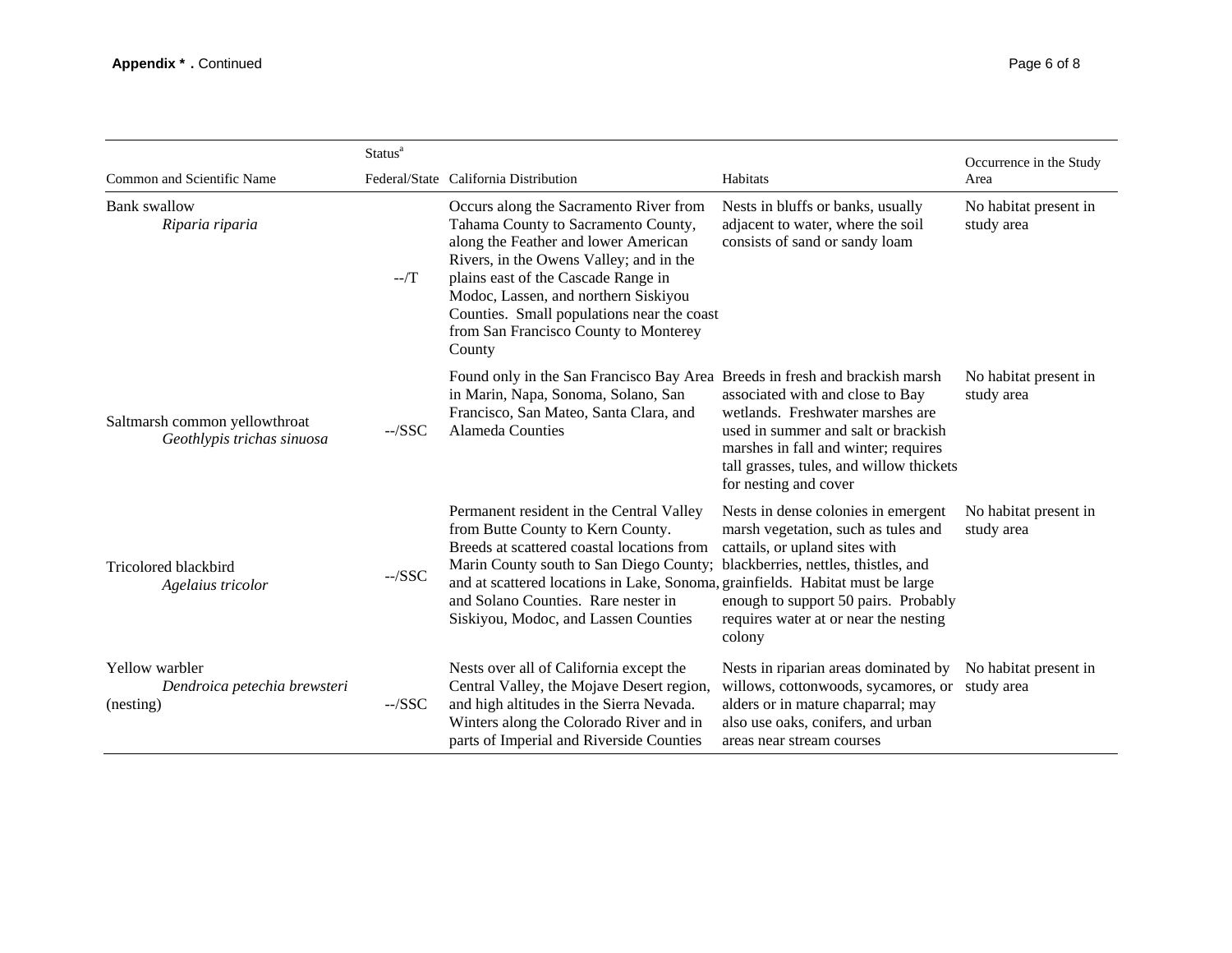|                                                                  | Status <sup>a</sup> |                                                                                                                                                                                                                                                      |                                                                                                                                                                                                                                                                                                            | Occurrence in the Study                  |
|------------------------------------------------------------------|---------------------|------------------------------------------------------------------------------------------------------------------------------------------------------------------------------------------------------------------------------------------------------|------------------------------------------------------------------------------------------------------------------------------------------------------------------------------------------------------------------------------------------------------------------------------------------------------------|------------------------------------------|
| Common and Scientific Name                                       |                     | Federal/State California Distribution                                                                                                                                                                                                                | Habitats                                                                                                                                                                                                                                                                                                   | Area                                     |
| Alameda (South Bay) song sparrow<br>Melospiza melodia pusillula  | $-SSC$              | Found only in marshes along the southern<br>portion of the San Francisco Bay                                                                                                                                                                         | Brackish marshes associated with<br>pickleweed; may nest in tall<br>vegetation or among the pickleweed                                                                                                                                                                                                     | No habitat present in<br>study area      |
| <b>Mammals</b>                                                   |                     |                                                                                                                                                                                                                                                      |                                                                                                                                                                                                                                                                                                            |                                          |
| Alameda Island Mole<br>Scapanus latimanus parvus                 | $-$ /SSC            | Restricted to Alameda Island                                                                                                                                                                                                                         | Prefers moist friable soils                                                                                                                                                                                                                                                                                | Outside of range                         |
| Salt marsh vagrant (wandering) shrew<br>Sorex vagrans halicoetes | $-$ /SSC            | Restricted to southern and northwestern<br>San Francisco Bay                                                                                                                                                                                         | Midelevation salt marsh habitats with No habitat present in<br>dense growths of pickleweed; requires study area<br>driftwood and other objects for<br>nesting cover                                                                                                                                        |                                          |
| Hoary bat<br>Lasiurus cinereus                                   | $-SSC$              | Scattered throughout much of California,<br>although distribution is patchy in<br>southeastern deserts.                                                                                                                                              | Generally roosts in dense foliage of<br>medium to large trees, hidden from<br>above.                                                                                                                                                                                                                       | No habitat present in<br>study area      |
| Pallid bat<br>Antrozous pallidus                                 | $-SSC$              | Occurs throughout California except the<br>high Sierra from Shasta to Kern County<br>and the northwest coast, primarily at lower<br>and mid elevations.                                                                                              | Occurs in a variety of habitats from<br>desert to coniferous forest. Most<br>closely associated with oak, yellow<br>pine, redwood, and giant sequoia<br>habitats in northern California and oak<br>woodland, grassland, and desert scrub<br>in southern California. Relies heavily<br>on trees for roosts. | No habitat present in<br>study area      |
| Greater western mastiff bat<br>Eumops perotis californicus       | $-SSC$              | Occurs along the western Sierra primarilly Found in a wide variety of habitats<br>at low to mid elevations and widely<br>distributed throughout the southern coast<br>ranges. Recent surveys have detected the<br>species north to the Oregon border | from desert scrub to montane conifer. study area<br>Roosts and breeds in deep, narrow<br>rock crevices, but may also use<br>crevices in trees, buildings, and<br>tunnels                                                                                                                                   | No habitat present in                    |
| Salt marsh harvest mouse<br>Reithrodontomys raviventris          | E/E, FP             | San Francisco, San Pablo, and Suisun<br>Bays; the Delta                                                                                                                                                                                              | Salt marshes with a dense plant cover No habitat present in<br>of pickle-weed and fat hen; adjacent<br>to an upland site                                                                                                                                                                                   | study area ; outside of<br>species range |